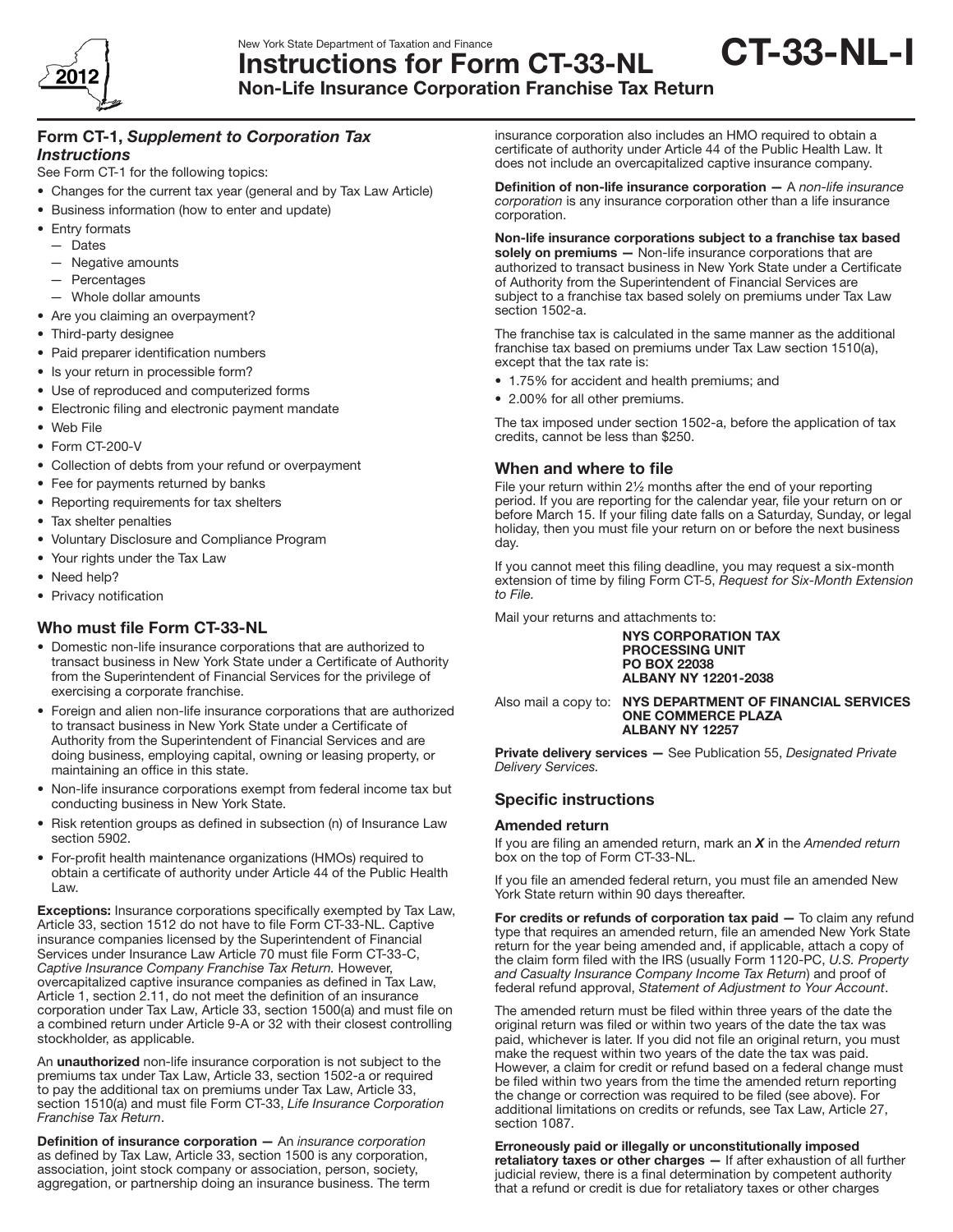### Page 2 of 4 CT-33-NL-I (2012)

imposed or assessed by another state, and a credit against New York State tax was allowed under Tax Law, Article 33, section 1511(c) for such taxes or charges, then the final determination, along with the amount to be refunded or credited, must be reported within 90 days of its issuance.

### Reporting period

Use this tax return for calendar year 2012 and fiscal years that begin in 2012 and end in 2013.

You can also use the 2012 return if:

- you have a tax year of less than 12 months that begins and ends in 2013, and
- the 2013 return is not yet available at the time you are required to file the return.

In this case you must show your 2013 tax year on the 2012 return and take into account any tax law changes that are effective for tax years beginning after December 31, 2012.

All filers must complete the beginning and ending tax year boxes in the upper right corner on page 1 of the form.

### Important identifying information

When preparing your corporation tax return, be sure to accurately complete the corporation's identifying information (employer identification number (EIN) and file number) including your current address. Keep a record of your identifying information for future use.

If you use a paid preparer or accounting firm, make sure they use your complete and accurate information when completing all your forms.

### Metropolitan transportation business tax (MTA surcharge) Article 33 section 1505-a

Any insurance corporation taxable under Article 33 that does business, employs capital, owns or leases property, or maintains an office in the Metropolitan Commuter Transportation District (MCTD) must file Form CT-33-M, *Insurance Corporation MTA Surcharge Return,* and pay the MTA surcharge imposed by section 1505-a. The MCTD includes the counties of New York, Bronx, Kings, Queens, Richmond, Dutchess, Nassau, Orange, Putnam, Rockland, Suffolk, and Westchester. Corporations not doing business in the MCTD must disclaim liability for the tax surcharge by answering *No* to the question on page 1 of Form CT-33-NL. They are not required to file Form CT-33-M.

### **Signature**

The return must be certified by the president, vice president, treasurer, assistant treasurer, chief accounting officer, or other officer authorized by the taxpayer corporation.

The return of an association, publicly traded partnership, or business conducted by a trustee or trustees must be signed by a person authorized to act for the association, publicly traded partnership, or business.

If an outside individual or firm prepared the return, all applicable entries in the paid preparer section must be completed, including identification numbers (see *Paid preparer identification numbers* in Form CT-1). Failure to sign the return will delay the processing of any refunds and may result in penalties.

### Line instructions

Line A — Make your check or money order payable in United States funds. We will accept a foreign check or foreign money order only if payable through a United States bank or if marked *Payable in U.S. funds.*

### Computation of tax and installment payments of estimated tax

Line 1 – Enter the amount of accident and health premiums from line 34 in the first box. Multiply accident and health premiums by the tax rate of 1.75% (.0175) and enter the result here.

Line 2 — Enter the amount of other non-life insurance premiums from line 35 in the first box. Multiply other non-life insurance premiums by the tax rate of 2.0% (.02) and enter the result here.

#### Line 6

**Temporary deferral of certain tax credits**  $-$  **For tax years beginning** on or after January 1, 2010, and before January 1, 2013, if the total amount of certain credits that you may use to reduce your tax or have refunded to you is greater than \$2 million, the excess over \$2 million must be deferred to, and used or refunded in, tax years beginning on or after January 1, 2013. For more information about the credit deferral, see Form CT-500*, Corporation Tax Credit Deferral*.

If you are subject to the credit deferral, you must complete all credit forms without regard to the deferral. However, the credit amount that is transferred to your tax return to be applied against your tax due or to be refunded to you may be reduced. Follow the instructions for Form CT-500 to determine the amounts to enter on your tax return.

Line 8b - If your tax on line 7 exceeds \$1,000 and you did not file Form CT-5 you must pay a mandatory first installment for the period following the one that is covered by this return. If your tax exceeds \$1,000, but does not exceed \$100,000, enter 25% (.25) of the tax shown on line 7. If your tax exceeds \$100,000, enter 40% (.4) of the tax shown on line 7.

Line 12 — Form CT-222, *Underpayment of Estimated Tax by a Corporation,* is filed by a corporation to inform the Tax Department that the corporation meets one of the exceptions to reduce or eliminate the underpayment of estimated tax penalty pursuant to Tax Law, Article 27, section 1085(d).

**Line 13**  $-$  If you do not pay the tax due on or before the original due date (without regard to any extension of time for filing), you must pay interest on the amount of underpayment (line 7 minus line 10) from the original due date to the date paid. Exclude from the interest computation any amount shown on line 8a or 8b, *First installment of estimated tax for next period.*

Line 14 — Compute additional charges for late filing and late payments on the amount of tax minus any payment made (line 7 minus line 10) on or before the due date (with regard to any extension of time for filing). Exclude from the penalty computation any amount shown on line 8a or 8b, *First installment of estimated tax for next period.*

- A If you do not file a return when due or if the request for extension is invalid, add to the tax 5% per month up to 25% (section 1085(a)(1)(A)).
- B If you do not file a return within 60 days of the due date, the addition to tax in item A above cannot be less than the smaller of \$100 or 100% of the amount required to be shown as tax (section 1085(a)(1)(B)).
- C If you do not pay the tax shown on a return, add to the tax  $1/2\%$  per month up to 25% (section 1085(a)(2)).
- D The total of the additional charges in items A and C above may not exceed 5% for any one month except as provided for in item B above (section 1085(a)).

If you think you are not liable for these additional charges, attach a statement to your return explaining reasonable cause for the delay in filing, payment, or both (section 1085).

Note: You may compute your penalty and interest by accessing our Web site, or you may call and we will compute the penalty and interest for you (see *Need help?)*.

Lines 21a and  $21b -$  If you request a refund of unused tax credits, enter the total amount on line 21a. If you request tax credits to be credited as an overpayment to next year's tax, enter the total amount on line 21b. Attach the appropriate tax credit forms.

### Schedule A — Allocation of reinsurance premiums when location of risks cannot be determined

Complete this schedule to allocate reinsurance premiums to New York State when the location or residence of the property or risks covered by the reinsurance cannot be determined. This schedule must be completed for premiums assumed from authorized companies.

Column C – Enter the percentage each ceding corporation's New York premiums bear to its total premiums for the preceding tax year (reinsurance allocation percentage). You may obtain this percentage from tax service publications or by calling the Corporation Tax Information Center (see *Need help?)*. If the ceding corporation did not do business in New York State during the preceding year and therefore did not file a New York State tax return, the percentage is zero.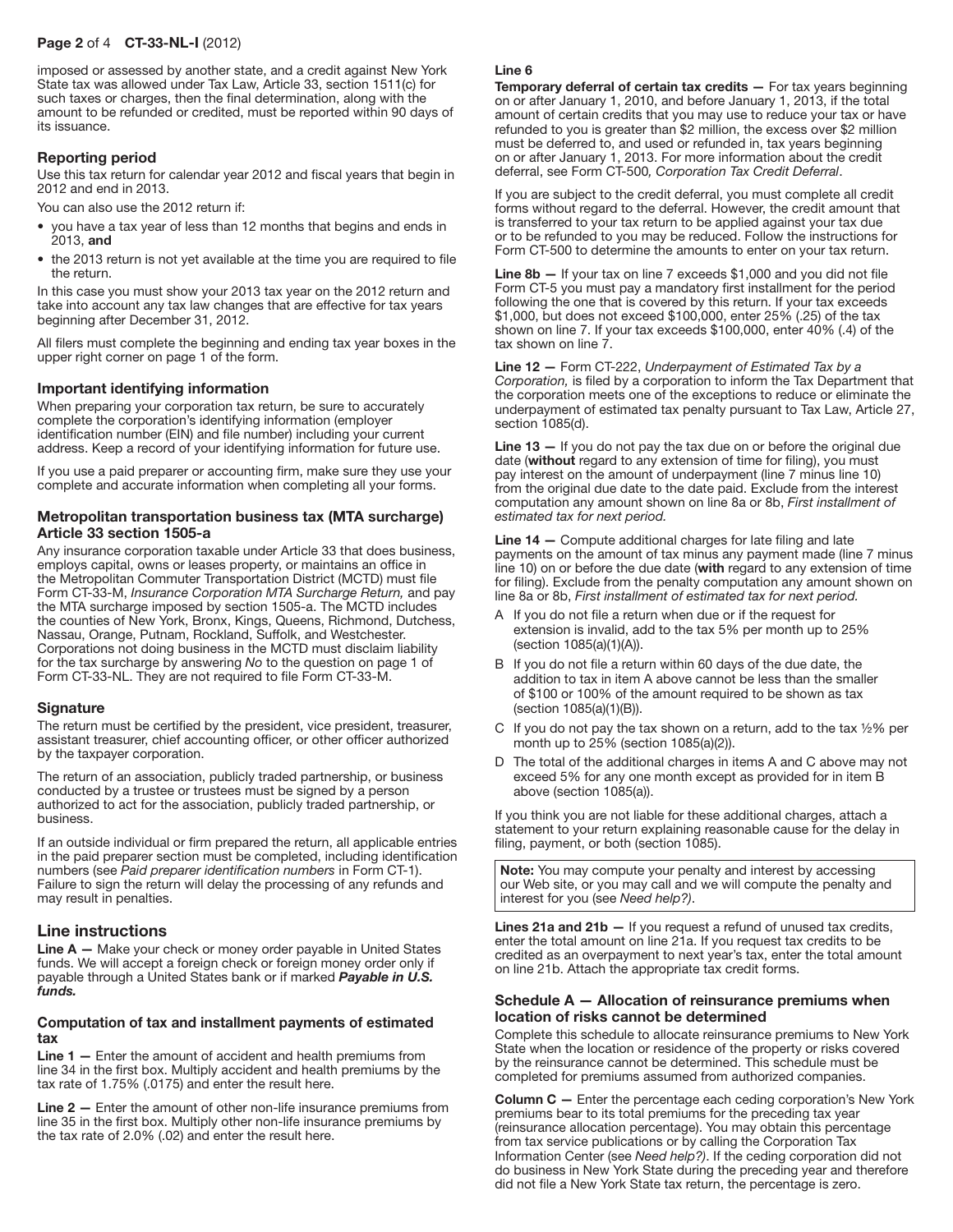# Schedule B — Computation of reinsurance allocation percentage

For both the numerator and denominator of the reinsurance allocation percentage, the term *premium* includes all amounts received as consideration for insurance, reinsurance and annuity contracts, including premium deposits, assessments, policy fees, membership fees, and all other compensation for such contracts.

Line 25 — Include the total New York taxable premiums from lines 34 and 35, plus any additional premiums on these types of policies that were written, procured, or received in New York on business that cannot be specifically assigned as located or resident in any other state or states that were not included on lines 34 and 35 (attach schedules for such additional premiums). Do not include in this amount any separate costs assessed by the insurance corporation upon its policyholders. See Tax Law, Article 33, section 1504(b)(2)(A). Include any New York premiums for long‑term care insurance policies under United States Code Title 5, Chapter 90, and any New York premiums for federal group life insurance policies under United States Code Title 5, Chapter 87,when computing the premium percentage.

Line 26 — Enter the total ocean marine premiums written, procured, or received on property or risks located or resident in New York State, plus ocean marine premiums written within New York State on property or risks that cannot be specifically assigned as located or resident in any other state or country. See Tax Law section 1504(b)(2)(C).

Line 27 — Enter the total of premiums for annuity contracts and insurance for the elderly that are written, procured, or received on risks located or resident in New York State, and those premiums for annuity contracts and insurance for the elderly written, procured, or received in New York State on business that cannot be specifically assigned as located or resident in any other state or states.

Line 28 — Enter the total New York premiums on reinsurance assumed from authorized companies. Include reinsurance premiums from unauthorized companies that relate to transactions authorized under Insurance Law section 2105 and that are subject to the premiums tax on excess-lines brokers under Insurance Law section 2118. Also, include premiums allocated to New York State where the location of the risk cannot be determined and premiums from risks located in New York State.

Line 30 — Enter the total amount of New York premiums included on line 29 that were ceded to other insurance companies.

#### Attach a separate schedule showing the computation of New York premiums included in lines 25 through 31.

Line 32 — You must report total premiums on a written or paid-for basis, consistent with the basis required by the annual statement filed with the Superintendent of Financial Services.

#### Attach a separate schedule showing the computation of total premiums included on line 32.

First, determine total gross premiums, deposit premiums, and assessments, less returns thereon, on all policies, annuity contracts, certificates, renewals, policies subsequently canceled, and insurance and reinsurance executed, issued, or delivered on property or risks, including premiums for reinsurance assumed. Include only those special risk premiums written, procured, or received in New York State on risks located or resident in New York State.

From the total amount determined, deduct dividends on total premiums and premiums on reinsurance ceded. When computing the dividend deduction, include unused or unabsorbed portions of premium deposits paid or credited to policyholders, but not deferred dividends paid in cash to policyholders on maturing policies or cash surrender values.

# Schedule C — Computation of taxable premiums

Use Schedule C to compute premiums taxable under section 1502-a and transfer them to the appropriate boxes on lines 1 and 2 of Form CT-33-NL.

Report direct premiums on a written or paid-for basis, consistent with the basis required by the annual statement filed with the Superintendent of Financial Services. For purposes of computing taxable premiums, the term *premium* includes all amounts received as consideration for insurance or reinsurance contracts, or contracts with HMOs for health services (except annuity contracts), including premium deposits, assessments, policy fees, membership fees, any

separate costs by carriers assessed upon their policyholders, and all other consideration for such contracts.

*Taxable premiums* include gross direct premiums minus return premiums, reinsurance premiums assumed, and dividends paid or credited.

- Gross direct premiums - Include total gross premiums, fair plan premiums, deposit premiums and assessments, less returns thereon, on all policies, certificates, renewals, policies subsequently canceled, insurance and reinsurance executed, issued, or delivered on property or risks located or resident in New York State, and premiums written, procured, or received in New York State on business that cannot be specifically allocated or apportioned and reported as taxable premiums or which have not been used as a measure of a tax on business of any other state or states. Also include special risk premiums written, procured, or received in New York State on risks located or resident in New York State. Do not deduct reinsurance ceded. When computing taxable premiums, do not include premiums on annuity contracts, ocean marine insurance, and policies issued under Insurance Law section 4236. Also exempt from the tax on premiums are premiums on risks located outside the United States that were written, procured, or received in New York State, except for insurance written by foreign and alien title insurance corporations and accident and health insurance.

Note: Gross direct premiums do not include any premiums that New York State cannot tax according to federal law (including premiums received for a long-term care insurance policy under United States Code Title 5, Chapter 90, and any premiums for federal group life insurance under United States Code Title 5, Chapter 87).

### — Deductions from gross direct premiums

- Reinsurance premiums assumed When computing gross direct premiums, you may deduct (1) reinsurance premiums assumed, minus return premiums, that have been received by way of reinsurance from corporations or other insurers authorized to transact business in this state; and (2) reinsurance premiums assumed from unauthorized companies that relate to transactions authorized under Insurance Law section 2105 and that are subject to the premiums tax on excess-lines brokers under Insurance Law section 2118.
- Dividends paid or credited You may deduct dividends on direct premiums and unused or unabsorbed portions of premium deposits paid or credited to policyholders. This deduction does not include deferred dividends paid in cash to policyholders on maturing policies or cash surrender values.

### Schedule D — Computation of issuer's allocation percentage

Complete this schedule by entering New York gross direct premiums on line 36 and total gross direct premiums on line 37 as reported in your annual statement filed with the Superintendent of Financial Services for the tax year. Tax Law section 1085(a) provides for a penalty of \$500 for failure to provide information needed to compute your issuer's allocation percentage.

# Composition of prepayments

Lines 39 through 46 — If you need more space, write *see attached* in this section and attach a separate sheet showing all relevant prepayment information. Transfer the total shown on the attached sheet to line 10.

Line 44 – Include overpayment credited from prior vears. You may also include from last year's return any amount of refundable tax credits you chose to be credited as an overpayment.

# Summary of tax credits claimed against current year's franchise tax

Ordering of credits - Tax credits under Article 33 must be applied in the following order:

- 1. Empire zone (EZ) capital tax credit.
- 2. EZ and zone equivalent area (ZEA) wage tax credits.
- 3. Noncarryover credits that are not refundable.
- 4. Carryover credits that are of limited duration.
- 5. Carryover credits that are of unlimited duration.
- 6. Refundable credits.